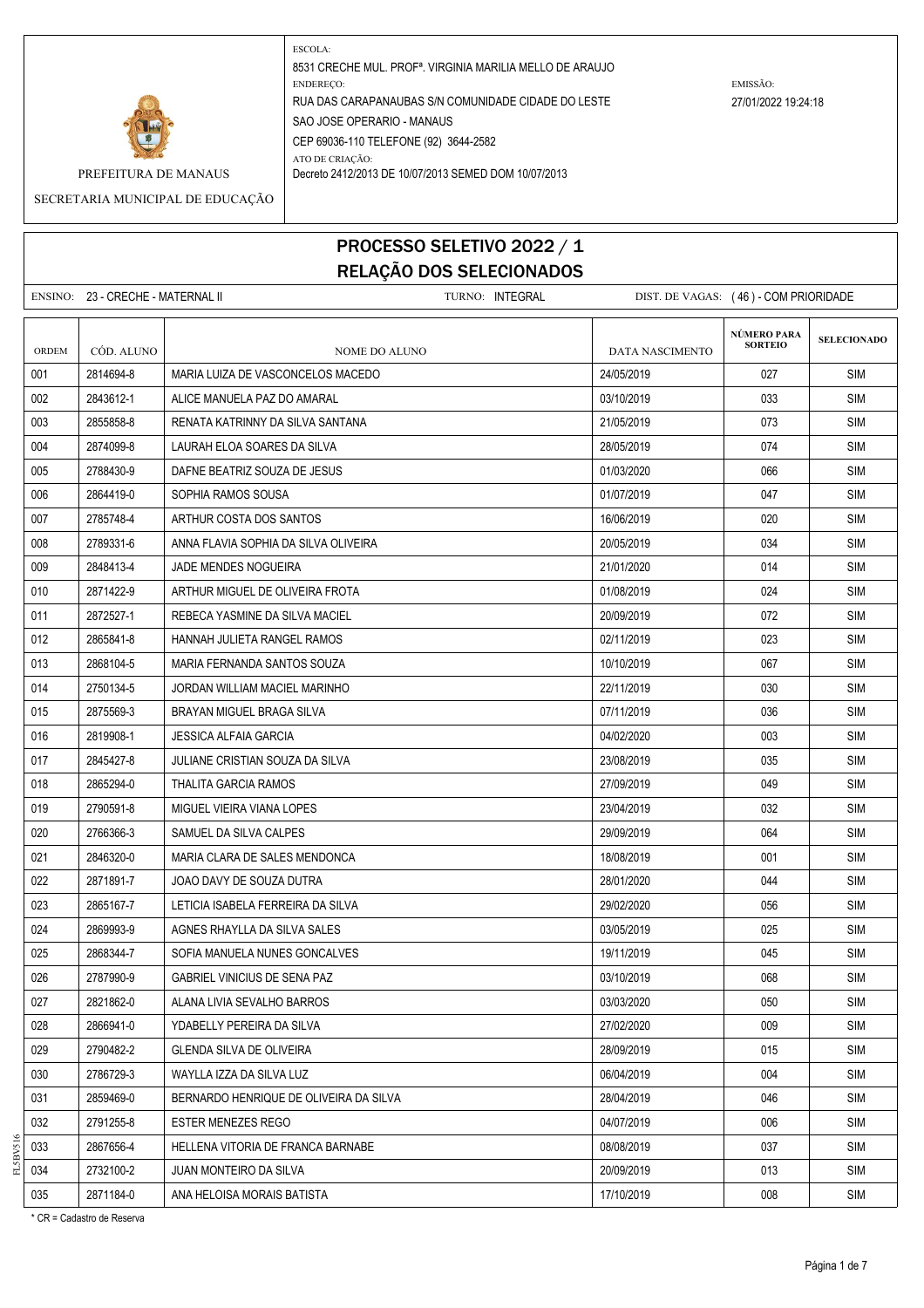

SECRETARIA MUNICIPAL DE EDUCAÇÃO

# PROCESSO SELETIVO 2022 / 1 RELAÇÃO DOS SELECIONADOS

ENSINO: 23 - CRECHE - MATERNAL II TURNO: INTEGRAL DIST. DE VAGAS: (46) - COM PRIORIDADE

| <b>ORDEM</b> | CÓD. ALUNO | NOME DO ALUNO                                | DATA NASCIMENTO | <b>NÚMERO PARA</b><br><b>SORTEIO</b> | <b>SELECIONADO</b> |
|--------------|------------|----------------------------------------------|-----------------|--------------------------------------|--------------------|
| 036          | 2866262-8  | MATHEUS OLIVEIRA DO CARMO                    | 02/04/2019      | 070                                  | <b>SIM</b>         |
| 037          | 2787814-7  | BRYAN DOUGLAS CAVALCANTE GONCALVES           | 25/09/2019      | 069                                  | <b>SIM</b>         |
| 038          | 2864091-8  | MOISES SILVA DE ALMEIDA                      | 31/08/2019      | 061                                  | <b>SIM</b>         |
| 039          | 2872671-5  | SAMUEL KALEBE OLIVEIRA DIAS                  | 19/10/2019      | 048                                  | <b>SIM</b>         |
| 040          | 2837483-5  | EMANUELA DA SILVA AMORA                      | 30/01/2020      | 051                                  | <b>SIM</b>         |
| 041          | 2787717-5  | YANNA VITORIA NADLER PEREIRA FACUNDES        | 02/04/2019      | 007                                  | <b>SIM</b>         |
| 042          | 2846074-0  | YURI ORLANDO RIBEIRO DE LIMA                 | 02/04/2019      | 010                                  | <b>SIM</b>         |
| 043          | 2787631-4  | KAMILLY RAYLLA DA SILVA LIMA                 | 25/02/2020      | 031                                  | <b>SIM</b>         |
| 044          | 2866837-5  | EMANUELLY PEREIRA DE MORAES                  | 21/12/2019      | 071                                  | <b>SIM</b>         |
| 045          | 2788133-4  | WILLIAM CAVALCANTE BENTES                    | 19/11/2019      | 005                                  | <b>SIM</b>         |
| 046          | 2865065-4  | AURISTELA AMARAL LIMA                        | 09/11/2019      | 029                                  | <b>SIM</b>         |
| 047          | 2869511-9  | RICHARD SALOMAO PINTO BIASE                  | 10/04/2019      | 075                                  | CR                 |
| 048          | 2742364-6  | ALLYSON LIENDRIO CORREA DE MOURA             | 27/09/2019      | 011                                  | <b>CR</b>          |
| 049          | 2792575-7  | FILIPE GABRIEL DA SILVA DIAS                 | 06/09/2019      | 040                                  | CR                 |
| 050          | 2788393-0  | JULIA REGINA DA SILVA LIMA                   | 06/02/2020      | 063                                  | CR                 |
| 051          | 2874707-0  | HENRIQUE GABRIEL RIBEIRO DE ARAUJO           | 12/03/2020      | 021                                  | CR                 |
| 052          | 2786486-3  | HEITOR GABRIEL MORAES FERREIRA               | 10/07/2019      | 052                                  | CR                 |
| 053          | 2788859-2  | LUCCA JOSUE LAREDO DA SILVA FELEOL           | 18/04/2019      | 038                                  | <b>CR</b>          |
| 054          | 2824577-6  | THOMAS RAFAEL SILVA DA COSTA                 | 10/04/2019      | 054                                  | CR                 |
| 055          | 2859442-8  | JOSE RHAUAN MARQUES ALMEIDA                  | 20/04/2019      | 012                                  | <b>CR</b>          |
| 056          | 2740702-0  | AGNYS TELES MENDES                           | 29/08/2019      | 016                                  | CR                 |
| 057          | 2789928-4  | MARIA EDUARDA ROSAS DA LUZ                   | 27/09/2019      | 022                                  | CR                 |
| 058          | 2873261-8  | PEROLA DAFINE GUEDES PEREIRA                 | 17/04/2019      | 039                                  | CR                 |
| 059          | 2789195-0  | HITALO AZEVEDO OLIVEIRA                      | 06/11/2019      | 017                                  | CR.                |
| 060          | 2829082-8  | <b>GABRIELLE MIRANDA DE LIMA</b>             | 08/06/2019      | 042                                  | <b>CR</b>          |
| 061          | 2739121-3  | ELISE DANIELA PONTES MESQUITA                | 26/10/2019      | 041                                  | CR.                |
| 062          | 2845415-4  | JHENNYFFER LAIS DA SILVA OLIVEIRA            | 09/04/2019      | 026                                  | CR                 |
| 063          | 2812951-2  | ROSA SOPHIA PADILHA CUNHA                    | 27/06/2019      | 062                                  | CR.                |
| 064          | 2839175-6  | LEONARDO DA SILVA CORTEZ                     | 11/08/2019      | 018                                  | CR                 |
| 065          | 2790048-7  | DAVI GABRIEL RODRIGUES PRESTES               | 19/05/2019      | 055                                  | CR                 |
| 066          | 2866473-6  | ARIELLY ROMANCE DA SILVA CARVALHO            | 16/08/2019      | 019                                  | CR                 |
| 067          | 2875488-3  | MELYNDA DA SILVA MENEZES                     | 31/05/2019      | 053                                  | CR                 |
| 068          | 2873421-1  | CRISTIAN LEVI FERIAS DA SILVA                | 13/07/2019      | 043                                  | CR                 |
| 069          | 2804690-0  | MAYRISBEL SHARAY GAMEZ BORROME               | 26/10/2019      | 057                                  | CR                 |
| 070          | 2860153-0  | <b>GUSTTAVO HENRIQUE DOS SANTOS TEIXEIRA</b> | 30/04/2019      | 028                                  | <b>CR</b>          |

\* CR = Cadastro de Reserva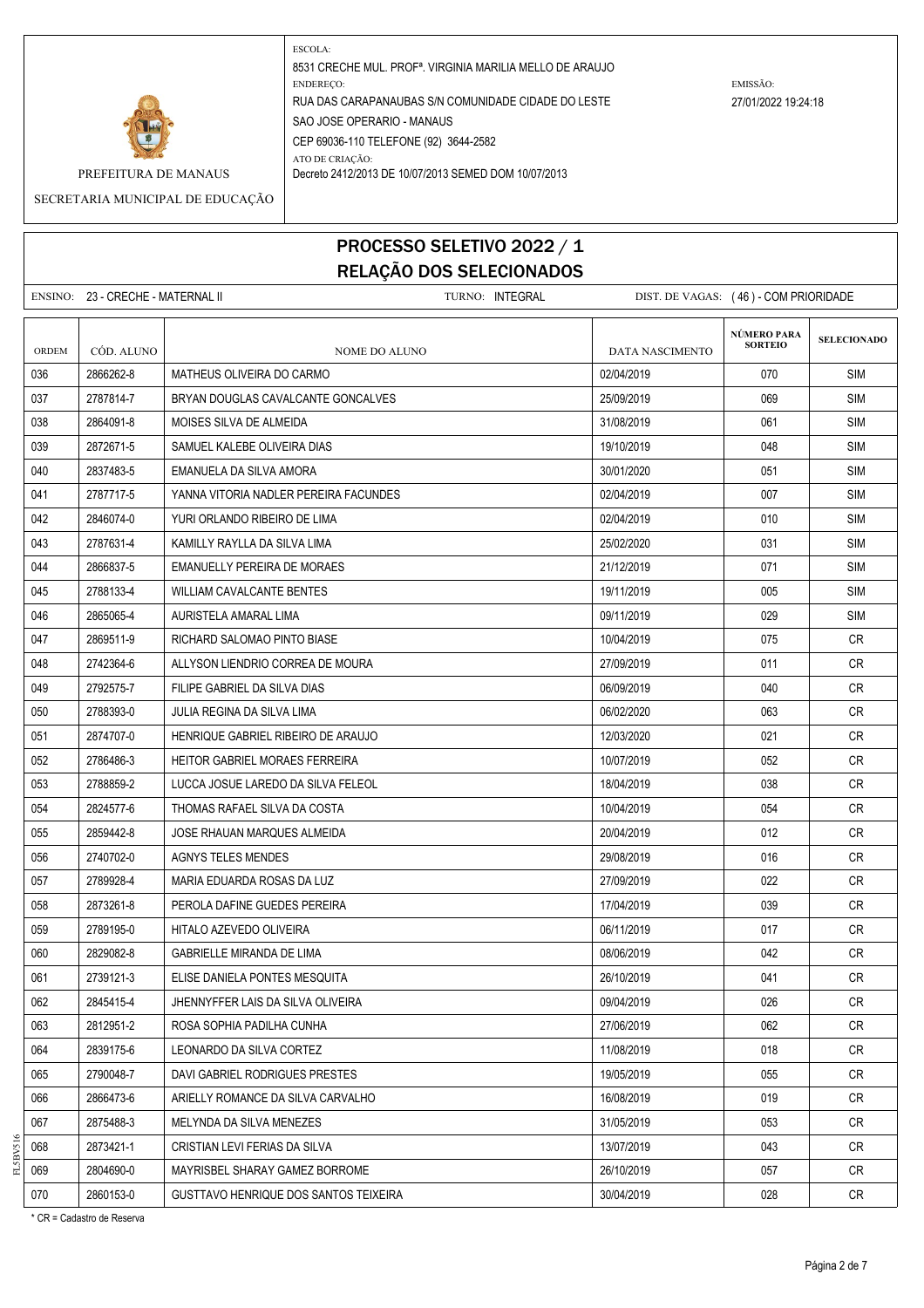

SECRETARIA MUNICIPAL DE EDUCAÇÃO

# PROCESSO SELETIVO 2022 / 1 RELAÇÃO DOS SELECIONADOS

ENSINO: 23 - CRECHE - MATERNAL II TURNO: INTEGRAL DIST. DE VAGAS: (46) - COM PRIORIDADE **SELECIONADO** ORDEM CÓD. ALUNO  $\begin{array}{|c|c|c|c|c|}\n\hline\n\text{O}(\text{NOME}) & \text{OME}(\text{NOME})\n\hline\n\end{array}$ DATA NASCIMENTO 071 2832583-4 ANALU MOREIRA DA SILVA 17/08/2019 | 058 | CR 072 2844925-8 EZEQUIEL VALENTIM GEMAQUE 04/10/2019 059 CR 073 2872193-4 EMANOEL SOUZA BRAGA 30/09/2019 060 CR 074 2846083-9 ISABELA RIBEIRO DE LIMA 02/04/2019 065 CR 075 2789064-3 THEO NICOLAS CAVALCANTE DE OLIVEIRA 30/07/2019 CR 076 2862154-9 PEROLLA SOPHIA RODRIGUES BARBOSA 19906/2019 19/06/2019 2002 CR **NÚMERO PARA SORTEIO**

\* CR = Cadastro de Reserva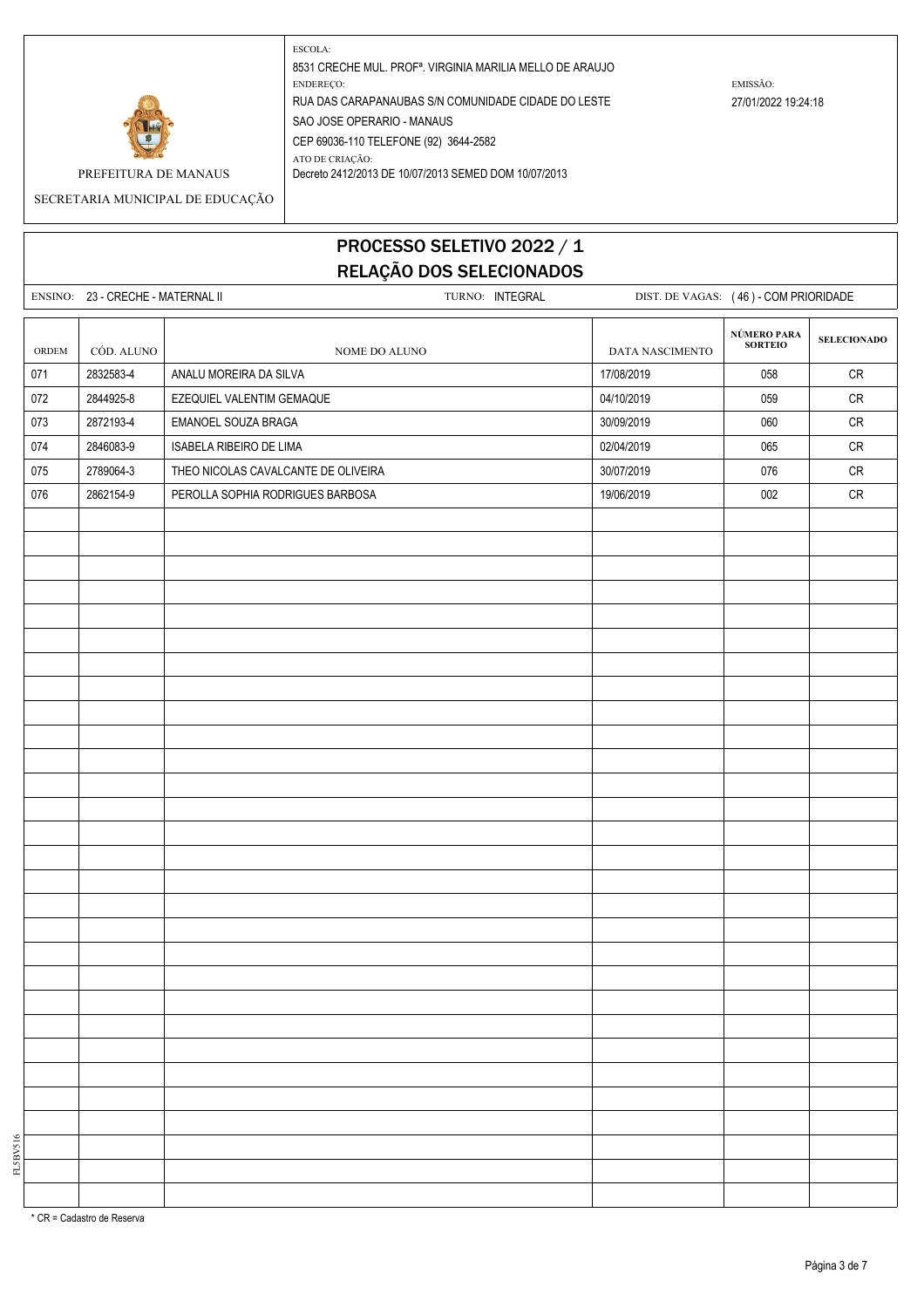

SECRETARIA MUNICIPAL DE EDUCAÇÃO

### PROCESSO SELETIVO 2022 / 1 RELAÇÃO DOS SELECIONADOS

ENSINO: 23 - CRECHE - MATERNAL II TURNO: INTEGRAL DIST. DE VAGAS: ( 30 ) - SEM PRIORIDADE **SELECIONADO** ORDEM CÓD. ALUNO **NOME DO ALUNO** NOME DO ALUNO DATA NASCIMENTO 001 2757339-7 ARTHUR VINICIUS DA SILVA NOGUEIRA 03/08/2019 007 SIM 002 2865148-0 BERNARDO AZEVEDO MARTINS 18/2000 18/11/2019 108 3 SIM 003 2875189-2 BENTO VALENTIM MELO DE ALMEIDA 05/07/2019 SIM 004 2742715-3 ARTHUR SILVA SOUZA 01/04/2019 054 SIM 005 2864117-5 EFRNARDO DA SILVA SANTOS 2001 28/01/2020 38/01/2020 9864117-5 SIM 006 2871226-9 ANA CLARA MOURA AVEDO 14/08/2019 SIM 007 2828870-0 MARIA VALENTINA DA SILVA MENDES 30/05/2019 096 SIM 008 2834529-0 LAURA GUEDES DA COSTA 26/01/2020 072 SIM 009 2826457-6 REBECA CRISTINA DE SOUSA MOTA 19/04/2019 | 19/04/2019 | 071 | SIM 010 2873219-7 BENICIO NOBRE CONCEICAO 21/11/2019 019 SIM 011 2871867-4 PEDRO MIGUEL SOMBRA DE FREITAS 28/11/2019 045 SIM 012 2787988-7 LUIZ FELLIPE SALGADO DOS SANTOS 02/07/2019 009 SIM 013 2864942-7 ANTONIO VINICIUS ALEXANDRE CARVALHO 24/11/2019 042 SIM 014 2873525-0 ALICE VITORIA DA SILVA RODRIGUES 22/01/2020 046 SIM 015 2863439-0 VAN EDUARDO GOMES DOS SANTOS 1200 XIM 12002/2020 12002/2020 987 SIM 016 2859851-2 NOAH RICHARD MOREIRA DILAGUILA 31/05/2019 040 SIM 017 2797420-0 IRIS KLEHM DE OLIVEIRA 11/11/2019 | 036 | SIM 018 2865116-2 ARTHUR MIGUEL SANTOS DA SILVA 1202 1202/2020 12/02/2020 12/02/2020 12/07 SIM 019 2790619-1 JULIA CAROLINE OLIVEIRA MENDES 28/09/2019 28/09/2019 29/09/2019 20:3 SIM 020 2866407-8 SAMILLY YASMIM FERNANDES PINHEIRO 17/07/2019 17/07/2019 18/04 SIM 021 2866765-4 CALEBE SENA RAMOS 09/01/2020 SIM 022 2838361-3 ALEPH TAVARES DOS SANTOS 13/02/2020 13/02/2020 13/02/2020 968 SIM 023 2830816-6 HEITOR ROGER FERREIRA FERREIRA **1999 109/11/2019 101 SIM** 024 2846255-6 JULIA DA SILVA PORTO 23/08/2019 23/08/2019 23/08/2019 2014 23/08 025 2815321-9 HENDRICK MIGUEL GOMES TAVARES 19/04/2019 19/04/2019 19/04/2019 19/04 026 2874511-6 ALLANA ZOE BORGES FREITAS 25/08/2019 026 SIM 027 2786671-8 AGNES MAGALHAES SOUZA OLIVEIRA 08/04/2019 057 SIM 028 2867259-3 HELOISA ABREU DA SILVA 25/06/2019 | 119 | SIM 029 2786351-4 ANA EMANUELLE SANTOS ANDRADE 15/08/2019 15/08/2019 15/08/2019 083 SIM 030 2867442-1 MIGUEL LUCCA SANTOS DE OLIVEIRA 20/10/2019 002 SIM 031 2873332-0 ABRAAO RODRIGUES SOUZA 24/06/2019 CR 032 2788811-8 MAITE ELOAH DIAS COELHO 18/09/2019 038 CR 033 2843708-0 EMANUELLY DE SOUZA SALES 23/02/2020 055 CR 034 2708970-3 KEMELLY GABRIELLE DOS SANTOS VILASSO NA LO LO LO LO LO LO LO LO LO LO CR **NÚMERO PARA SORTEIO**

035 2865149-9 JOAO VITOR DA SILVA GURGEL 2000 13/03/2020 13/03/2020 113 CR

FL5BV516

\* CR = Cadastro de Reserva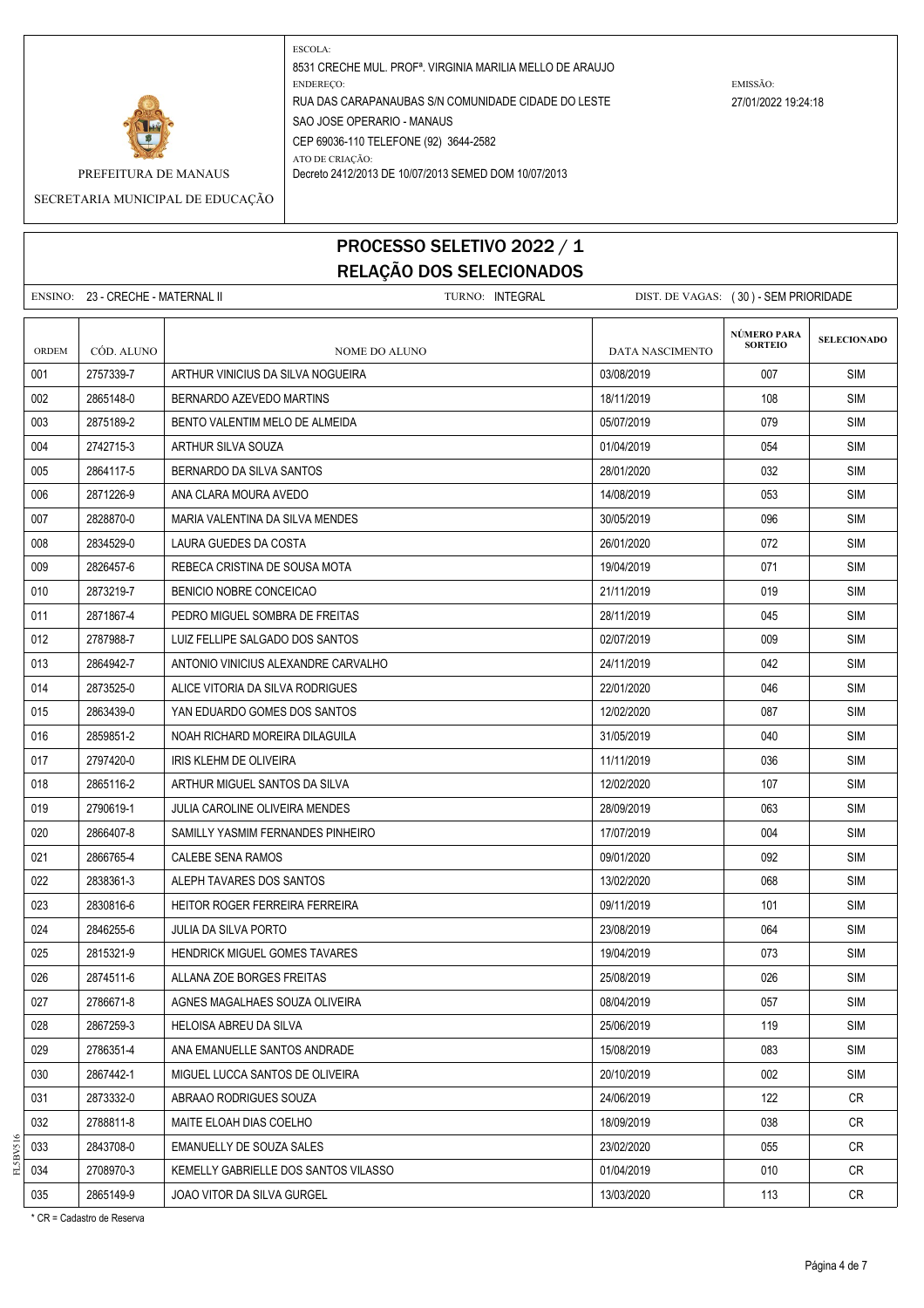

SECRETARIA MUNICIPAL DE EDUCAÇÃO

# PROCESSO SELETIVO 2022 / 1 RELAÇÃO DOS SELECIONADOS

ENSINO: 23 - CRECHE - MATERNAL II TURNO: INTEGRAL DIST. DE VAGAS: ( 30 ) - SEM PRIORIDADE **SELECIONADO** ORDEM CÓD. ALUNO **NOME DO ALUNO** NOME DO ALUNO DATA NASCIMENTO 036 2756417-7 KENNEDY GUSTTAVO RODRIGUES FERNADES 01/07/2019 CR 037 2872439-9 ELIZA MANUELY DO NASCIMENTO MAQUINE 09/07/2019 117 CR 038 2786304-2 DAVI HENRIQUE DA SILVA LOPE 24/03/2020 2000 DA 24/03/2020 234 CR 039 2865423-4 DENZEL NATHANAEL DOS SANTOS CAMPOS 29 29/12/2019 29/12/2019 29/12 040 2833773-5 SOFIA FLOA MIRANDA RIBEIRO 1990 1990 18/02/2020 18/02/2020 18/02 041 2865177-4 YAN FELIPE GOMES DA SILVA 04/06/2019 005 CR 042 2841463-2 LIZ ELOAH COSTA DA SILVA 02/10/2019 121 CR 043 2786952-0 PAULLO LIBERATO CARVALHO FARIAS 11/05/2019 11/05/2019 088 CR 044 2788646-8 JOAO MIGUEL FREITAS SENA 11/11/2019 11/11/2019 105 CR 045 2842235-0 YURI PINHEIRO NOGUEIRA 30/09/2019 017 CR 046 2822801-4 NICOLAS SOUZA COSTA 16/10/2019 16/10/2019 084 CR 047 2865678-4 | ARTHUR REGO DE FREITAS | 14/06/2019 | 14/06/2019 | 100 | CR 048 2787655-1 ADRYA VICTORIA TEIXEIRA VIEIRA 30/08/2019 | 30/08/2019 | 056 | CR 049 2839162-4 DHULLY ISABELLE COLOREARES SANTOS 08/01/2020 CR 050 2804328-6 ASAFE MENDONCA DOS SANTOS 2002 2002 DE 20/10/2019 19 062 CR 051 2842042-0 SOPHIE COELHO BRASIL 26/10/2019 075 CR 052 2789036-8 BERNARDO MIGUEL SOUZA ANAQUIRI 31/12/2019 116 CR 053 2811744-1 LUIZA CASTRO HIDALGO 15/10/2019 CR 054 2737769-5 LUAN DOMINICK MACEDO DE OLIVEIRA 23/08/2019 | 23/08/2019 | 001 | CR 055 2865253-3 JUDAH FERREIRA DOS SANTOS 11/07/2019 11/07/2019 11/07/2019 050 CR 056 2835757-4 MARIA CECILIA OLIVEIRA FERNANDES 12/08/2019 098 CR 057 2865347-5 LINCOLN DE SOUZA CASTRO 25/06/2019 25/06/2019 25/06/2019 093 CR 058 2864657-6 EDUARDA RODRIGUES BRUCE 16/09/2019 090 CR 059 2839300-7 RAFAEL DA SILVA DIAS 11/07/2019 11/07/2019 12:029 29 CR 060 2872610-3 CHRISTOPHER HUGO MACHADO VIANA 06/08/2019 CR 061 2786324-7 FRANKLIN ROBBEN SOBRINHO DE SOUZA 10/08/2019 CR 062 2849092-4 ALVARO JOAB REIS CESARIO 18/05/2019 CR 063 2872481-0 ALICE GABRIELLA DOS REIS DA CRUZ 16/07/2019 CR 064 2787458-3 THALES AUGUSTO SILVA DE FREITAS 27/04/2019 CR 065 2865904-0 AQUILES HEITOR FEITOSA RODRIGUES 09/12/2019 CR 066 2874457-8 HEITOR LEVY DOS SANTOS DIAS 07/07/2019 CR 067 2870720-6 ANA ISABELLA ALVES DE LIMA 06/04/2019 082 CR 068 2863695-3 NICOLAS GABRIEL SEIXAS MARTINS 27/09/2019 039 CR 069 | 2792723-7 | ISABELLA NEVES | 20/05/2019 | 060 | CR 070 2773655-5 DAVI BORGES DE ASSUNCAO 31/05/2019 099 CR **NÚMERO PARA SORTEIO**

\* CR = Cadastro de Reserva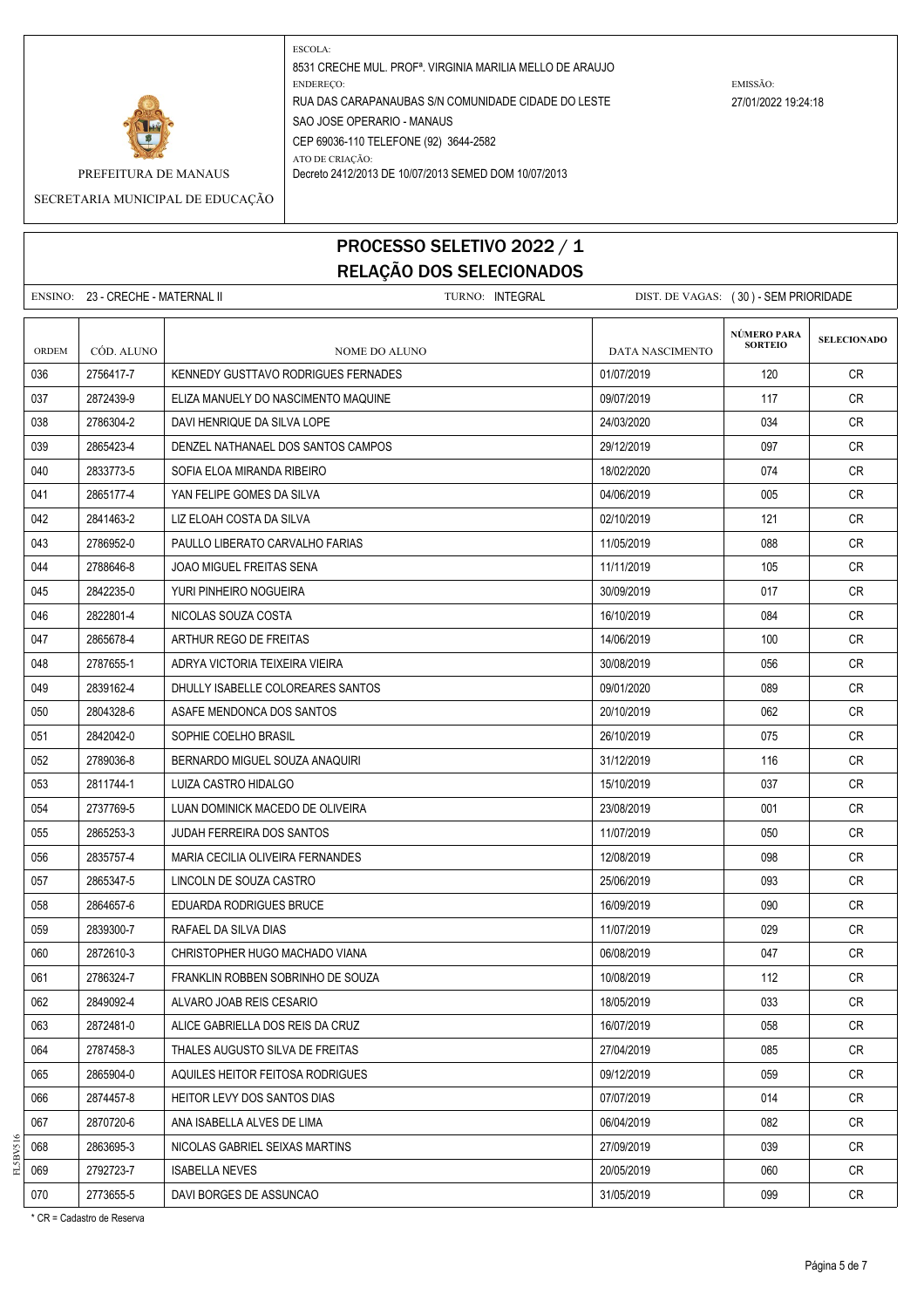

SECRETARIA MUNICIPAL DE EDUCAÇÃO

### PROCESSO SELETIVO 2022 / 1 RELAÇÃO DOS SELECIONADOS

|       | ENSINO: 23 - CRECHE - MATERNAL II | TURNO: INTEGRAL                     | DIST. DE VAGAS: (30) - SEM PRIORIDADE |                                      |                    |
|-------|-----------------------------------|-------------------------------------|---------------------------------------|--------------------------------------|--------------------|
| ORDEM | CÓD. ALUNO                        | NOME DO ALUNO                       | DATA NASCIMENTO                       | <b>NÚMERO PARA</b><br><b>SORTEIO</b> | <b>SELECIONADO</b> |
| 071   | 2819531-0                         | HANNA MAISA TAVEIRA NOGUEIRA        | 04/09/2019                            | 035                                  | CR                 |
| 072   | 2701806-7                         | GABRIEL HENRIQUE DE SOUZA DA SILVA  | 11/04/2019                            | 041                                  | CR                 |
| 073   | 2850090-3                         | SAMUEL GONCALVES CAVALCANTE         | 03/03/2020                            | 030                                  | <b>CR</b>          |
| 074   | 2748917-5                         | ARTHUR LEONARDO MOREIRA MARROQUIM   | 22/04/2019                            | 006                                  | <b>CR</b>          |
| 075   | 2846861-9                         | JOAO GUILHERME ALVES DE OLIVEIRA    | 10/05/2019                            | 061                                  | <b>CR</b>          |
| 076   | 2871742-2                         | CARINA QUEIROZ PATROCINIO           | 17/06/2019                            | 031                                  | <b>CR</b>          |
| 077   | 2826438-0                         | PEROLA HADASSA DE SOUSA MOTA        | 19/04/2019                            | 025                                  | <b>CR</b>          |
| 078   | 2763722-0                         | DOMINIC CASTRO DOS SANTOS           | 26/06/2019                            | 094                                  | <b>CR</b>          |
| 079   | 2814258-6                         | HEITOR MARTINS DO NASCIMENTO        | 15/01/2020                            | 109                                  | <b>CR</b>          |
| 080   | 2865777-2                         | LEONARDO PYETRO AZEVEDO DA SILVA    | 26/04/2019                            | 065                                  | CR                 |
| 081   | 2869563-1                         | BERNARDO CAUE REBOUCAS DOS SANTOS   | 11/11/2019                            | 069                                  | <b>CR</b>          |
| 082   | 2851021-6                         | ANA BEATRIZ MAIA DA CRUZ            | 19/03/2020                            | 048                                  | <b>CR</b>          |
| 083   | 2789402-9                         | <b>HEITOR EMANUEL CHAVES REIS</b>   | 27/12/2019                            | 044                                  | CR.                |
| 084   | 2874297-4                         | ARTHUR PIERRY SANTOS FARIAS         | 17/01/2020                            | 012                                  | CR                 |
| 085   | 2794827-7                         | RYAN MATHEUS JANUARIO CASTRO        | 28/04/2019                            | 106                                  | <b>CR</b>          |
| 086   | 2847638-7                         | THALLES PIERRE SANTOS VESPASIANO    | 11/07/2019                            | 011                                  | CR                 |
| 087   | 2852841-7                         | PEDRO VALENTIM LOBATO RODRIGUES     | 12/06/2019                            | 114                                  | <b>CR</b>          |
| 088   | 2760239-7                         | NICOLLE YNNARA DA SILVA HENRIQUE    | 09/07/2019                            | 102                                  | <b>CR</b>          |
| 089   | 2788648-4                         | LUIS MIGUEL PONTES DA SILVA         | 06/09/2019                            | 095                                  | CR                 |
| 090   | 2865512-5                         | THOMAS EMANUEL REIS BARROSO         | 06/01/2020                            | 077                                  | <b>CR</b>          |
| 091   | 2789199-2                         | SALOMAO GABRIEL MARQUES DE ANDRADE  | 17/01/2020                            | 003                                  | <b>CR</b>          |
| 092   | 2870811-3                         | RAFAEL WILLIAN CORREA DE OLIVEIRA   | 04/07/2019                            | 115                                  | CR                 |
| 093   | 2869283-7                         | AGATHA SABRINA DE CASTRO MORAIS     | 12/06/2019                            | 008                                  | <b>CR</b>          |
| 094   | 2814566-6                         | YASMIN GOMES RODRIGUES              | 02/07/2019                            | 013                                  | CR                 |
| 095   | 2865806-0                         | THEODORO MODESTO DA COSTA           | 09/05/2019                            | 021                                  | CR                 |
| 096   | 2789540-8                         | DARLLAN AYRTON SILVA DE SOUZA       | 23/07/2019                            | 049                                  | ${\sf CR}$         |
| 097   | 2869418-0                         | PAOLA HADASSA SILVA DE OLIVEIRA     | 15/02/2020                            | 103                                  | CR                 |
| 098   | 2844834-0                         | AGATHA ELOA OLIVEIRA DE SOUZA       | 09/11/2019                            | 051                                  | <b>CR</b>          |
| 099   | 2824722-1                         | ANA BEATRIZ DE SOUZA AMORIM         | 16/08/2019                            | 052                                  | CR                 |
| 100   | 2869883-5                         | EVENLLY MASCARENHAS BRASIL          | 17/06/2019                            | 066                                  | CR                 |
| 101   | 2786444-8                         | HANNA AURORA CASTRO SILVA           | 06/06/2019                            | 118                                  | <b>CR</b>          |
| 102   | 2786983-0                         | MELINDA GABRIELLE SILVA DE ASSUNCAO | 15/05/2019                            | 104                                  | CR                 |
| 103   | 2873026-7                         | ANA HELOISA CORREA MAQUINE          | 27/05/2019                            | 043                                  | CR                 |
| 104   | 2868075-8                         | YASMIN POLIANA GOMES BRITO          | 31/01/2020                            | 015                                  | CR                 |

2788857-6 ISIS DOS REIS MOREIRA 30/12/2019 110 CR

\* CR = Cadastro de Reserva